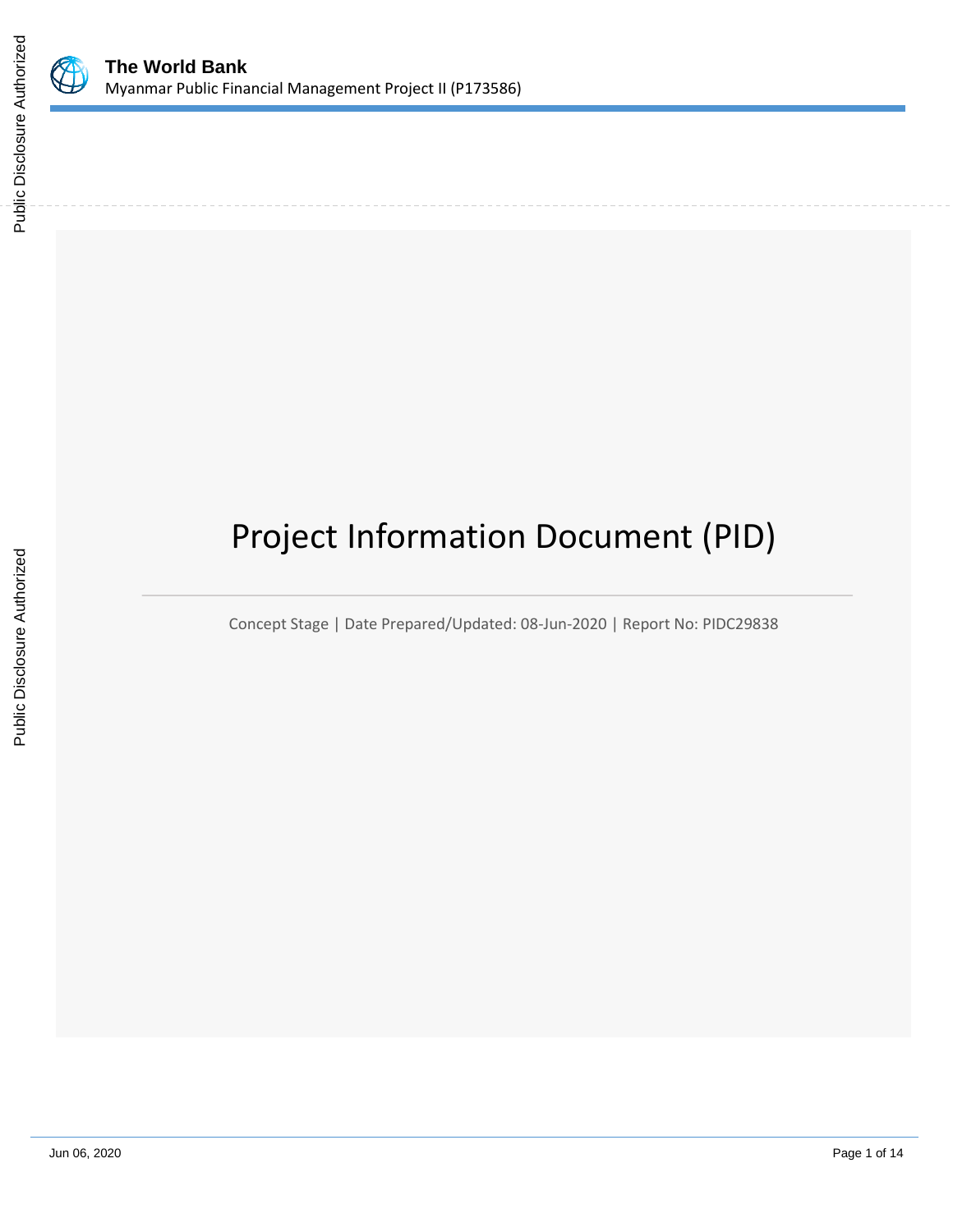

## **BASIC INFORMATION**

## **A. Basic Project Data**

| Country<br>Myanmar                                                 | Project ID<br>P173586                              | Parent Project ID (if any)                                                  | Project Name<br><b>Myanmar Public</b><br><b>Financial Management</b><br>Project II (P173586) |
|--------------------------------------------------------------------|----------------------------------------------------|-----------------------------------------------------------------------------|----------------------------------------------------------------------------------------------|
| Region<br>EAST ASIA AND PACIFIC                                    | <b>Estimated Appraisal Date</b><br>Dec 07, 2020    | <b>Estimated Board Date</b><br>May 25, 2021                                 | Practice Area (Lead)<br>Governance                                                           |
| <b>Financing Instrument</b><br><b>Investment Project Financing</b> | Borrower(s)<br>Republic of the Union of<br>Myanmar | <b>Implementing Agency</b><br>Ministry of Planning, Finance<br>and Industry |                                                                                              |

#### **Proposed Development Objective(s)**

Strengthen fiscal stability, transparency and efficiency of core public financial management functions and public services

## **PROJECT FINANCING DATA (US\$, Millions)**

#### **SUMMARY**

| <b>Total Project Cost</b> | 50.00 |
|---------------------------|-------|
| <b>Total Financing</b>    | 50.00 |
| of which IBRD/IDA         | 50.00 |
| <b>Financing Gap</b>      | 0.00  |

#### DETAILS

#### **World Bank Group Financing**

| International Development Association (IDA) | 50.00 |
|---------------------------------------------|-------|
| <b>IDA</b> Credit                           | 50.00 |

| <b>Environmental and Social Risk Classification</b> | <b>Concept Review Decision</b>                       |  |
|-----------------------------------------------------|------------------------------------------------------|--|
| Moderate                                            | Track II-The review did authorize the preparation to |  |
|                                                     | continue                                             |  |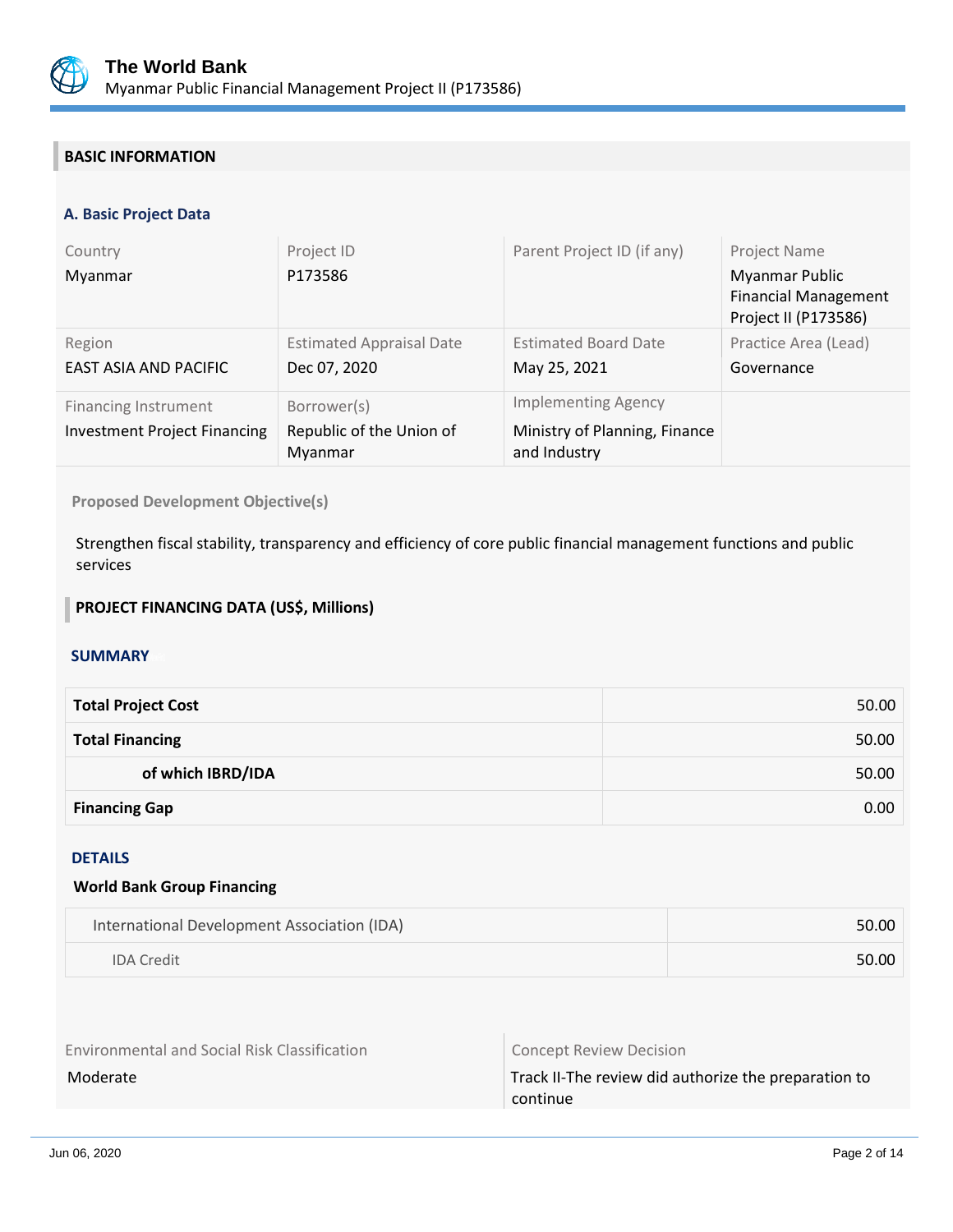

#### **B. Introduction and Context**

Country Context

- 1. **In 2011, Myanmar embarked on a triple transition: from a planned to an open market economy; from conflict to peace; from military to civilian rule – bringing significant changes to the management of public finances and the economy.** 
	- **The transition from a planned to an open market economy** brought about average annual growth rates of 7 percent and a decline in share of the population living in poverty from 42.4 percent in 2010 to 24.8 percent in 2017.<sup>1</sup> Access to electricity has nearly doubled, particularly in rural areas, albeit from a low base, and mobile phone ownership rose from 4.8 percent in 2010 to 82 percent in 2017.
	- **The political transition to civilian rule** has seen the country's first free and fair open elections, with a peaceful transition of power to a new civilian government.<sup>2</sup> Further open elections are expected end of 2020, media and social media enjoy greater freedom and have played an increasingly active role in public debate, and a blossoming civil society has bolstered voice and accountability mechanisms.
	- **The transition towards peace** has seen a Nationwide Ceasefire Agreement (NCA) signed by 10 out of 20 ethnic armed groups. The NCA commits all parties, including ethnic stakeholders and the military, to a political dialogue aimed at negotiating the form of Myanmar's future democratic and federal system of government. While conflict remains, the dialogue is ongoing. The transition is closely linked to reforms in decentralization and increased autonomy of states and regions, including financial.
- 2. **With progress on many fronts, the transitions are far from complete**. The shortfall in tax revenues and fiscal space are severely constraining development and this is being aggravated by the COVID crisis. This is notably due to large tax exemptions undermining the tax administration reforms. Some of these exemptions are directed at large infrastructure projects, highlighting challenges in public investment management and limited allocative efficiency. Tax collection and enforcement is hampered by cumbersome manual processes. Not all groups or geographic areas have benefited equally from the transitions. Economic growth is spatially unbalanced and concentrated in the growth poles of Yangon and Mandalay. Per capita income differences across geographic regions are large, ranging from MMK 3 million (ca. US\$1,986) in Yangon Region to MMK 820,000 (US\$547) in Chin State. Around 13 million people remain poor and an additional 6 million are barely above the poverty threshold. Three-quarters of the rural population, in contrast, remains disconnected from the national electricity grid, and around two thirds of rural residents' lack access to all-weather roads. Myanmar has one of the most difficult business environments in the world and ranked 165 out of 190 countries in the 2020 Doing Business index. It is ranked 129<sup>th</sup> in terms of ease of paying taxes and access to key production factors such as financing (181<sup>th</sup>), electricity (148<sup>th</sup>) or land/ property (125<sup>th</sup>) remains very constrained. The country remains one of the most vulnerable to the risks of climate change, having already experienced widespread natural disasters such as coastal storms, floods and droughts. Furthermore, its reliance on gas exports exposes it to the risks from the global transition to low carbon economies. Ongoing subnational armed conflicts put pressure on fragile gains. Myanmar has been more deeply affected by subnational conflict than any other country in

<sup>1</sup> https://www.worldbank.org/en/country/myanmar/publication/poverty-report-myanmar-living-conditions-survey-2017

<sup>&</sup>lt;sup>2</sup> Furthermore, the political system is hybrid rather than fully civilian, with the military guaranteed one-quarter of seats in both the upper and lower houses, as well as in the 14 provincial assemblies. It also controls three key ministries and is not under civilian oversight.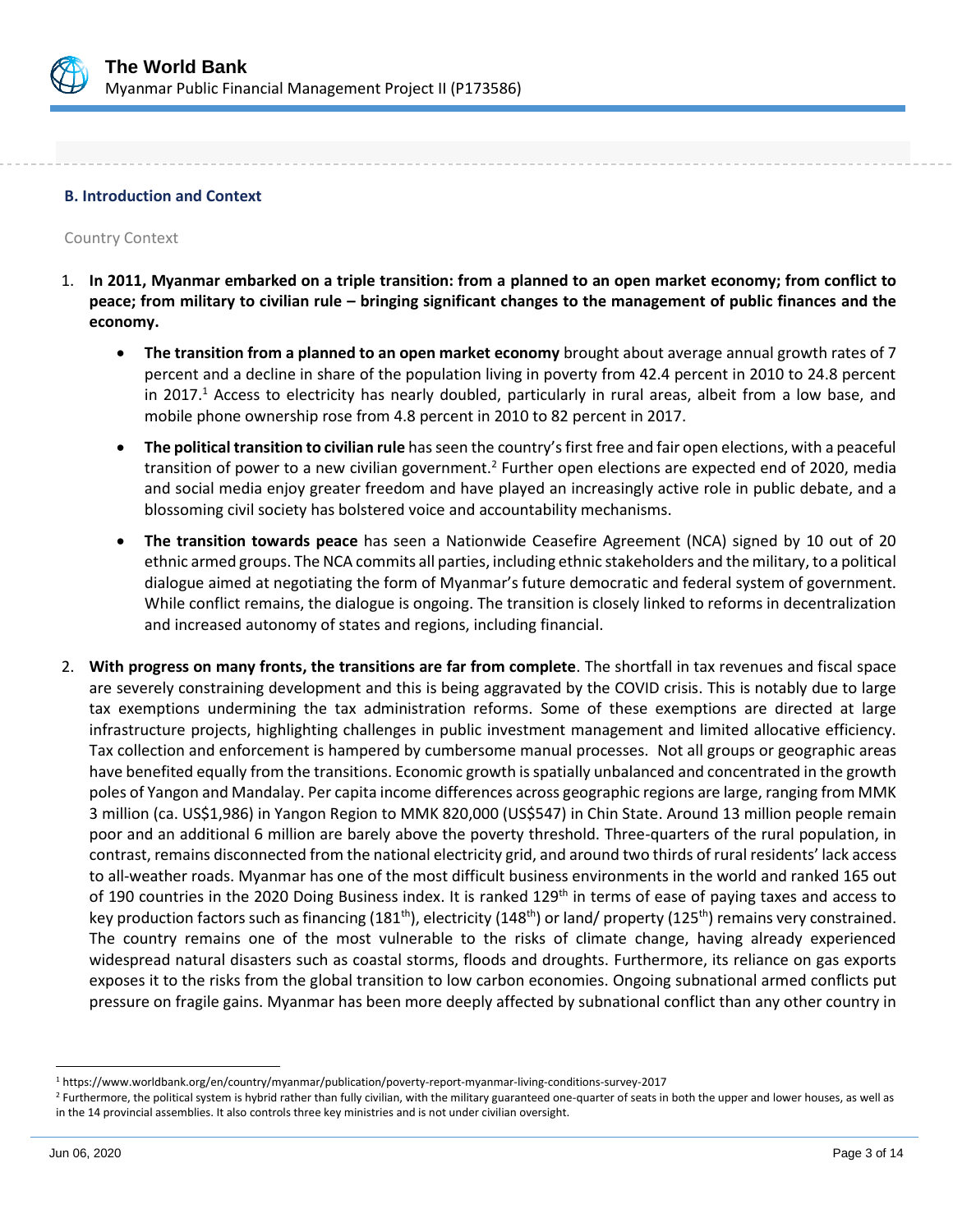

Asia. While governments since 2011 have made peace a top priority, clashes continue to occur in several states, especially Kachin and Shan.

- 3. **Responding to these changes and challenges, the government has launched the MSDP in August 2018.** The MSDP is the most important expression of the government's proposed development strategy and provides a coordinated and comprehensive framework of the country's various existing sector and thematic-level plans. It lays a series of action plans along its 5 goals and 3 pillars to foster sustainable and inclusive economic growth alongside peace and national reconciliation. The plan places emphasis on strong economic management, good economic governance and articulates the modernization of Myanmar's PFM systems as means to enable the efficient, accountable, transparent and responsive delivery of public finances and services.
- 4. **The COVID pandemic has placed significant pressure on progress made and on the pursuit of government's objectives under MSDP, including financial stability.** Significant economic pain seems unavoidable in all countries around the EAP region. Global and regional growth prospects have been battered first by a supply shock and now a widening shock to global demand. This shock will have a serious impact on public finances, with a revenue contraction estimated at 11%. It is also expected to negatively impact poverty, with estimates that nearly 24 million fewer people in EAP region will escape poverty across the region in 2020 than would have in the absence of the pandemic, lowercase scenario estimates a poverty increase by about 11 million people. These consequences will also be reflected in Myanmar, where GDP growth for fiscal year 2019/20 is estimated to decline to a range of 2 to 3 percent from 6.3 the previous year.<sup>3</sup> Furthermore, the poverty rate could increase from 24.8 to 28.4 percent if incomes from agriculture were to decrease by 50 percent in one quarter and up to 32.3 percent of the population if the 50 percent income loss lasted two quarters. $4$

Sectoral and Institutional Context

- 5. **Myanmar has taken on major fiscal and PFM reforms to support its ambitious socio-economic development plans laid out in the MSDP.** Revenue reforms and growth have increased general government receipts from 6 to 12 percent of GDP between 2009 and 2015 but have since decreased down to under 11 percent of GDP in 2018. The first Public Expenditure Review for Myanmar (2015) has shown that since the country opened up in 2011 it moved quickly to allocate considerably more resources to priority public services. The government has acted to safe-guard macro-fiscal stability by adopting a medium-term fiscal framework with a target deficit of 5 percent of GDP and slowly phasing out Central Bank financing. Expenditure on education quadrupled during 2009-2013 and expenditure on health increased nine-fold during the same period, all while maintaining fiscal deficits at below 5 percent of GDP.
- 6. **But the country still faces constraints that hinder its investment and growth potential, in the form of low revenue collection, under and mis-allocated spending, persistent fiscal risks, and low fiscal transparency and public participation.** Even before the pandemic, Myanmar had low fiscal buffers with low tax collection (6 to 7 percent of GDP) and economic activity in either hard-to-tax sectors or dominated by small and micro enterprises. The second Public Expenditure Review (2017) highlighted deteriorating fiscal conditions partly owing to structural challenges dependence on commodity receipts, vulnerability to natural disasters, and a narrow production base. Myanmar has limited options for financing its deficit with a nascent bond market and has expressed interest in the IMF COVID emergency financing and in the G20 debt moratorium initiative. Myanmar needs significant public infrastructure investment to address critical infrastructure gaps that are holding back private investment and General government spending is still small relative to public service and infrastructure needs.<sup>5</sup> Despite these substantial needs, public

<sup>3</sup> East Asia and Pacific in the Time of COVID-19, the World Bank's April 2020 Economic Update for East Asia and the Pacific

<sup>4</sup> World Bank Myanmar country office estimates

<sup>5</sup> World Bank (2017). "Myanmar Public Expenditure Review: Fiscal Space for Economic Growth".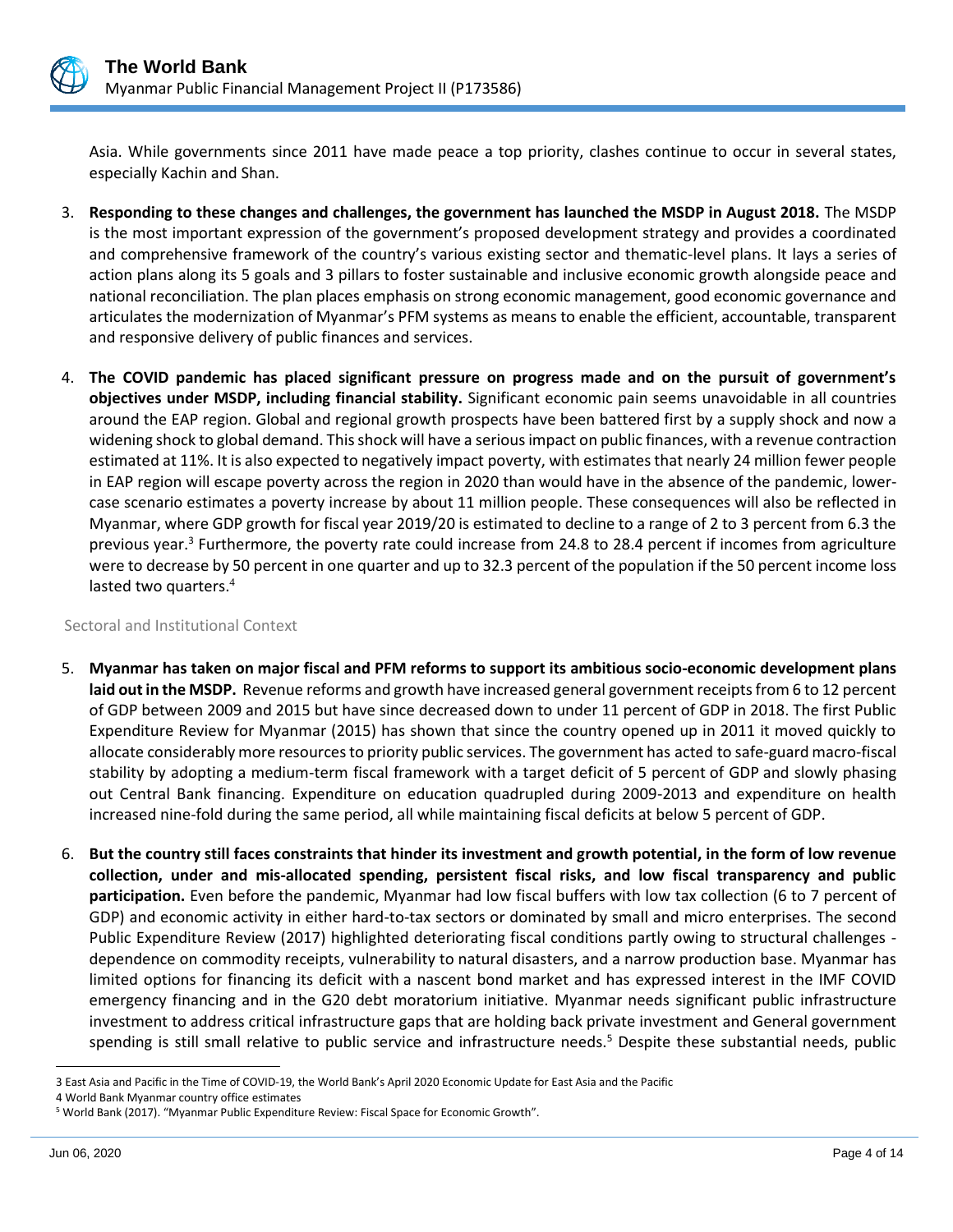

capital spending in Myanmar is low and falling. Furthermore, the government needs to almost triple its total spending on education and total health spending needed to reach its high-performing peers is estimated at 9.6 percent of GDP by 2030.<sup>6</sup> However, a narrow fiscal base, vulnerability to shocks, and institutional weaknesses prevent public services and infrastructure to keep up with growing needs.

- 7. **The COVID-19 outbreak has put a strain on public financial management systems and fiscal stability, thus necessitating a stronger focus on key areas of reform.** Preliminary estimates show that Myanmar's budget for 2019/20 FY will be adversely impacted, with the projected deficit rising to 7-8 percent of GDP.<sup>7</sup> Fiscal deterioration is driven by: (i) revenue declines on account of falling natural gas prices, which are expected to lower revenues by 1- 1.5 percent of GDP and (ii) income and commercial tax revenue declines of close to 1 percent of GDP on account of slowing growth, and thus a lower tax base. Additional COVID-19 response measures towards tax exemptions and deferrals as well as expenditure interventions to support public health measures and support of vulnerable firms and households will increase the deficit further. Finding additional sources of financing of this fiscal gap is thus an urgent priority. In addition, cash management and procurement functions will be placed under pressure to ensure finances are well positioned to ensure efficient use of public resources, including to procure critical medical equipment. The extent of active cash management - the smoothing of the cash balance through market operations - is quite limited. A paper based and fragmented nature of the government's overall liquidity management means that a lot of liquid assets are likely not being used efficiently. Procurement is highly decentralized across government, which means that the volumes and total values are small for each procuring entity which leads to inefficiencies and can result in delays in procuring medicine and critical medical equipment. All of this suggests that GoM's efforts to reform tax, treasury and procurement functions will require an even greater support to avoid reversal of progress and ensure strong and sustainable recovery from the health and economic shocks brought by the pandemic.
- 8. **Myanmar has taken important steps towards achieving its visions of digital transformation; however, the COVID-19 crisis has underscored the importance and urgency of MOPFI's IT reforms to mitigate the crisis' impact through increased processing effectiveness, strengthened business continuity and resilience of core PFM functions and systems.** The crisis has and resulted in unforeseen costs and expenditures, highlighting the need for technological solutions to manage the crisis and enable transparency by supporting efficient cash management and the ability to track and report disaster relief and response expenditures. The disruption in public administration caused by spatial distancing requirements has likewise raised the need for IT solutions to enable business continuity through remote and secure access to systems and services. Through World Bank support provided in the first phase of PFM reform, MOPFI articulated an IT Strategy which will support these efforts in the short to medium term. The Strategy aligns with the ICT Master Plan to promote whole-of-the-government approach to digitalization and incorporates analog complements like policy, process and people to achieve optimal outcomes through digitalization platforms. The Strategy is organized into two parts: Part 1 covers the General IT Systems: Vision, Policy, and Strategy; Organization and Governance; Digital Infrastructure, Cybersecurity, Business Continuity; and Part II deals with the Systems and Platforms for MOPFI's 8 key functional areas: GIFMIS, Budgeting, Public Investment Management (PIM), e-Procurement, Payroll, Pension, Asset Management, and Debt Management.
- 9. **A second wave of reforms is needed to sustain growth by** *collecting more revenue* **to expand the budget envelope,**  *spending better* **to fund priorities, and** *managing risks* **from direct and contingent liabilities, as part of an integrated, macro-fiscal and public finance strategy.** Meeting large investment needs to achieve its development objectives while keeping the GoM's commitment to continuing prudent fiscal discipline (and to maintaining the fiscal deficit to no more than around five per cent of GDP) will require a comprehensive strategy for both revenue

<sup>6</sup> Myanmar currently spends about 4.1 percent of GDP on health. About 1.1 percent of GDP is government expenditure; IMF (2019), 2018 Article IV Consultation-Press Release, April 2019

<sup>7</sup> According to the baseline without factoring in proposed expenditure increases. This deficit is 2-2.5 percent of GDP higher than the fiscal target of 5 percent of GDP, which can be sustainably financed through existing domestic and foreign financing sources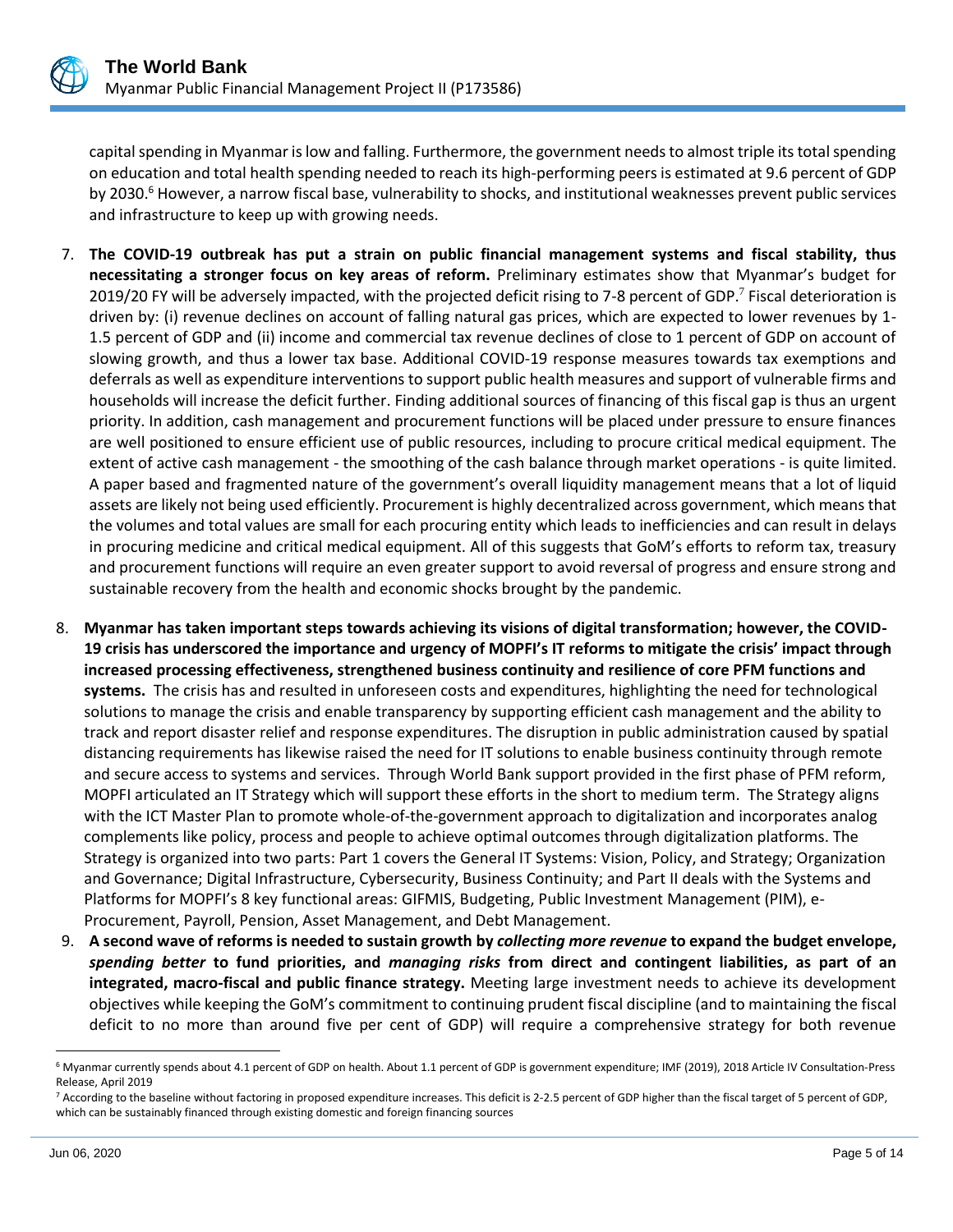

mobilization and investment management. The Myanmar Public Expenditure Review 2017 found that while Myanmar can afford to borrow more, it could incur unsustainable debt if economic growth were marginally slower or the fiscal deficit slightly larger than what is projected in the baseline scenario. Growth could be significantly affected by the efficiency of capital spending, SEE operations, and the tax system, and by public-debt sustainability. The MSDP recognizes that a second wave of reforms with large investments in both physical and human capital is needed to achieve sustainable development, along with peace and stability.

- 10. **Improving public finances and public financial management are a necessity to deliver on the MSDP and therefore a core priority of the Government.** Significant progress was made during the first phase of PFM reforms, yet weaknesses and bottlenecks persist. The 2020 PEFA assessment showed improvements in 64% of the performance indicators since the 2013 assessment, which is very rare. Progress is noted in budget credibility, comprehensiveness and transparency of fiscal information, budget preparation process, foundational elements of modern tax administration, legislative scrutiny and timely approval of the annual budget. The PEFA assessment's more ambitious 2016 framework also highlighted weaknesses which constrain the expected public financial outcomes and the delivery of the MSDP (figure 1). These areas for further development include fiscal risk reporting and management, public investment management, fiscal strategy and medium-term budgeting, public procurement and financial controls. There areas are also prioritized in the second phase of the PFM reform strategy and this project.
- 11. **Increasing the weak tax revenues, which at just 6.4 percent GDP in 2017/18 is among the lowest in the world, is a priority, as it severely constrains Myanmar's fiscal space and socio-economic development.** Since 2012, Myanmar has tried to balance its short-term need for raising revenue, with its long-term objective of building an effective and equitable tax system. MoPFI has adopted a comprehensive medium-term tax reform roadmap, foreseeing the modernization of tax policies, tax administration and collection, tax information systems, human resource strengthening, improved transparency and integrity. Preliminary reform results are positive but have yet to translate into increased revenues. However, the tax system is still characterized by revenue leakage, a narrow tax base and weak tax administration, with the exception of a few islands of excellence. The focus has been on modernizing tax administration by (i) restructuring tax administration by taxpayer size - the Large Taxpayer Office (LTO), Medium Taxpayer Offices (MTOs) and Small Taxpayer Offices (STOs) have now been established; and (ii) moving from the Official Assessment System – which depends on taxpayer accounts and bookkeeping in order for tax officers to assess liabilities – to the Self-Assessment System coupled with tax audits. Large taxpayers of LTO are now self-assessed and audited. A new tax administration law was just adopted and along with the integrated tax management system is expected to improve the transparency, integrity and efficiency of tax collection. These reforms will be complemented by tax policy reforms, starting with the income tax law, the commercial tax law and the excise taxes. Tax incentives will also need to be rationalized and more transparent to improve tax revenue and justice.
- 12. **Despite significant public investment needs, capital spending in Myanmar is low and exacerbated by constraints in PIM system.** The 2020 PEFA assessment has highlighted challenges of the existing PIM processes: weak appraisal, lack of guidance to line ministries on prioritization, limited independent review, inadequate public asset management, weak monitoring and absence of impact evaluation of capital investments. Project appraisal and prioritization are hampered by the lack of a formal legal mandate for MOPFI, a fragmented PIM function and information system, insufficient financing, as well as weak capacity, undermining the quality of the pipeline and allocative efficiency. The 2017 PER has also highlighted productive efficacy issues with execution challenges causing long delays in completing projects and cost overruns. In an effort to improve the system the GoM has created a project bank to strengthen the project pipeline, increase transparency and leverage external financing for strategic projects linked with the MSDP. Its implementation and its integration in MOPFI's planning and budgeting practices will require modernizing the legal and regulatory framework and information system.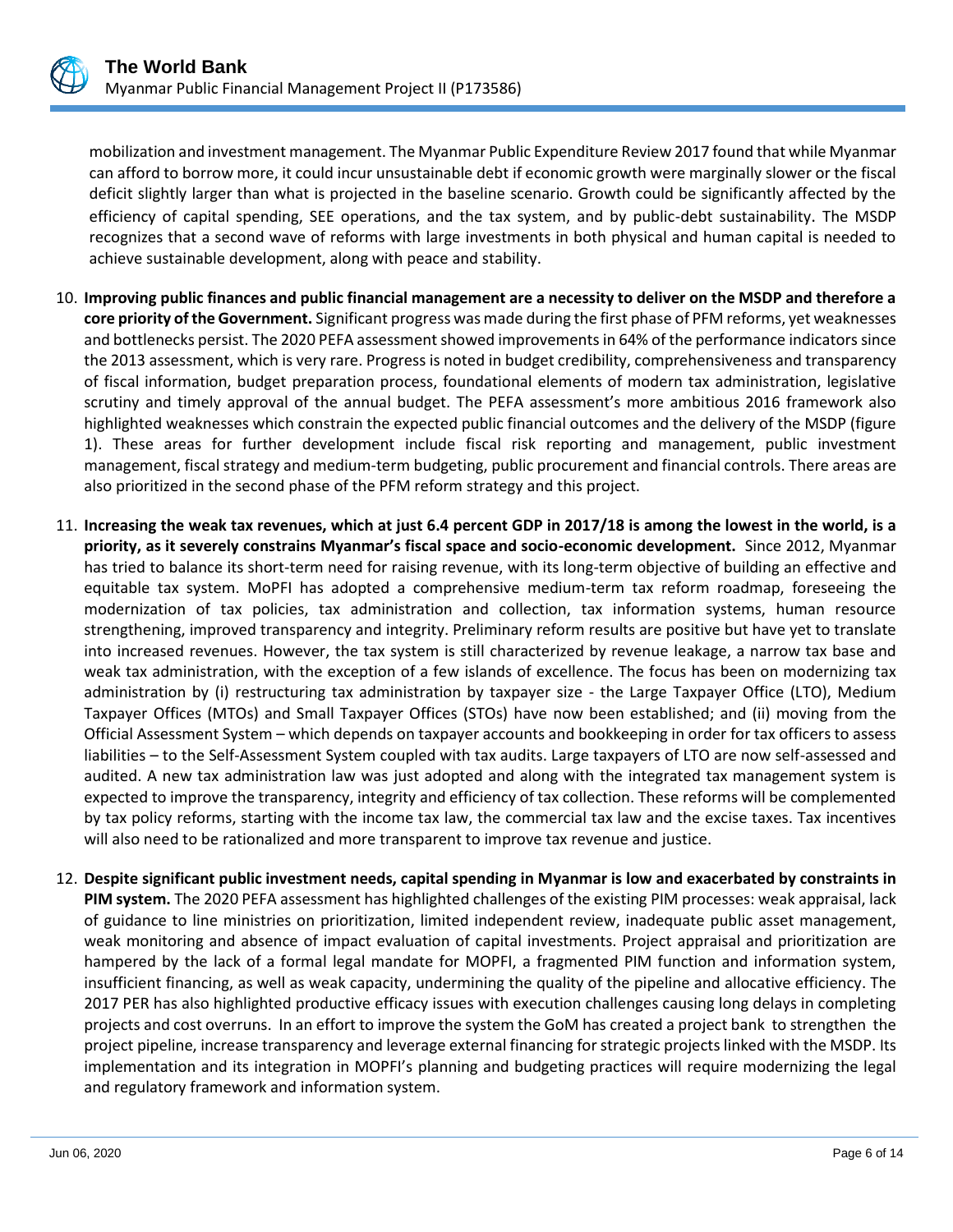

- 13. **Public procurement in Myanmar is fragmented across the public sector, source of delays and lacks transparency and competition**. The overall procurement framework is highly decentralized and fragmented with many different rules for different procurement entities. This is source of confusion, discretion and likely time and cost overruns. The legacy of a command economy and history of isolation from the global economy has had a significant effect on public procurement. Potential tenderer (domestic private sector) has remained mostly undeveloped in markets government operates. However, there is a clear recognition of the growing importance of procurement and its impact on the economy, efficiency, lower prices, quality and choice of procured goods / services and overall value for money. This recognition is reflected in the forthcoming draft procurement law. The implementation of the new framework will likely face a number of development issues that will need to be addressed to maximize its impact. The ability of procurement regulation to achieve positive results will need to be supported by the creation of the required organizational and institutional structures and a significant capacity building effort.
- 14. **The PFM bottlenecks in budget formulation and execution affect the efficient allocation, availability, and use of resources for social service delivery in several ways.** Multiyear planning is hampered by the disconnect between annual budget allocations and the ambitions of sectoral medium-term strategies, such as the National Health Plan. The cumbersome, paper-based budgeting practice is source of delays and errors. Rigid budget rules and practices and the lack of timely information of budget execution hampers the flexibility and responsiveness of service delivery units, as evidenced by the COVID crisis. The absence of clear standard operating procedures, weak monitoring and reporting systems and the lack of risk and performance-based controls hamper managerial initiatives and accountability, as evidenced by the PFM diagnostics in health and education.
- 15. **Public sector accounting and financial reporting in Myanmar do not reflect internationally accepted standards (IPSAS) and provide little added value over budget execution reporting.** Financial reports are focused largely on budget execution and for compliance controls. Current deficiencies in these cash-based public sector accounting and financial reporting practices affect the quality of financial management in the public sector and the resulting quality of government stewardship, resource allocation, and service delivery. Myanmar is also seeking to prepare 'whole of government' consolidated financial statements, as well as disclosures relating to debt and other liabilities, which are encouraged disclosures under the Cash-Basis IPSAS. This will be an important step to continue to strengthen Myanmar's nascent structures for accountability and thus complement improvements in the quality and transparency of budgetary information.
- 16. **Financial controls and external oversight continue to follow compliance-based administrative systems rather than risk-based frameworks.** Despite some recent reforms including revised Financial Rules and Regulations adopted in in 2017 and introduction of a risk-based financial audit framework in 2019, there is still a weak delegation of authority in Myanmar, following the change from the previous military regime. Further support is needed to develop and apply a modern risk-based system of internal control and continue to evolve external oversight provided by key accountability institutions, the Office of the Auditor General (OAG) and Joint Public Accounts Committee (JPAC), from nascent stages in order to perform effectively. Moreover, the 2020 election is expected to bring new and inexperienced JPAC members for whom capacity must be developed to provide effective budget and accounts oversight. In response to COVID-19 and the related debt suspension initiative, there is a need and demand for additional oversight of disaster related expenditures.
- 17. **External audit reports on GoM financial statements are not publicly available, limiting public scrutiny of government spending.** The JPAC report (7/2018) on the Office of the Union Auditor General's Audit Report for fiscal year 2016/17 was discussed at a full session of the legislature and posted at the Ministry of Information's website (https://www.moi.gov.mm/moi:eng). Public scrutiny was achieved by transmission of the proceedings by the mass media, i.e., Myanmar daily newspaper, radio and television, which allows citizens to follow what is currently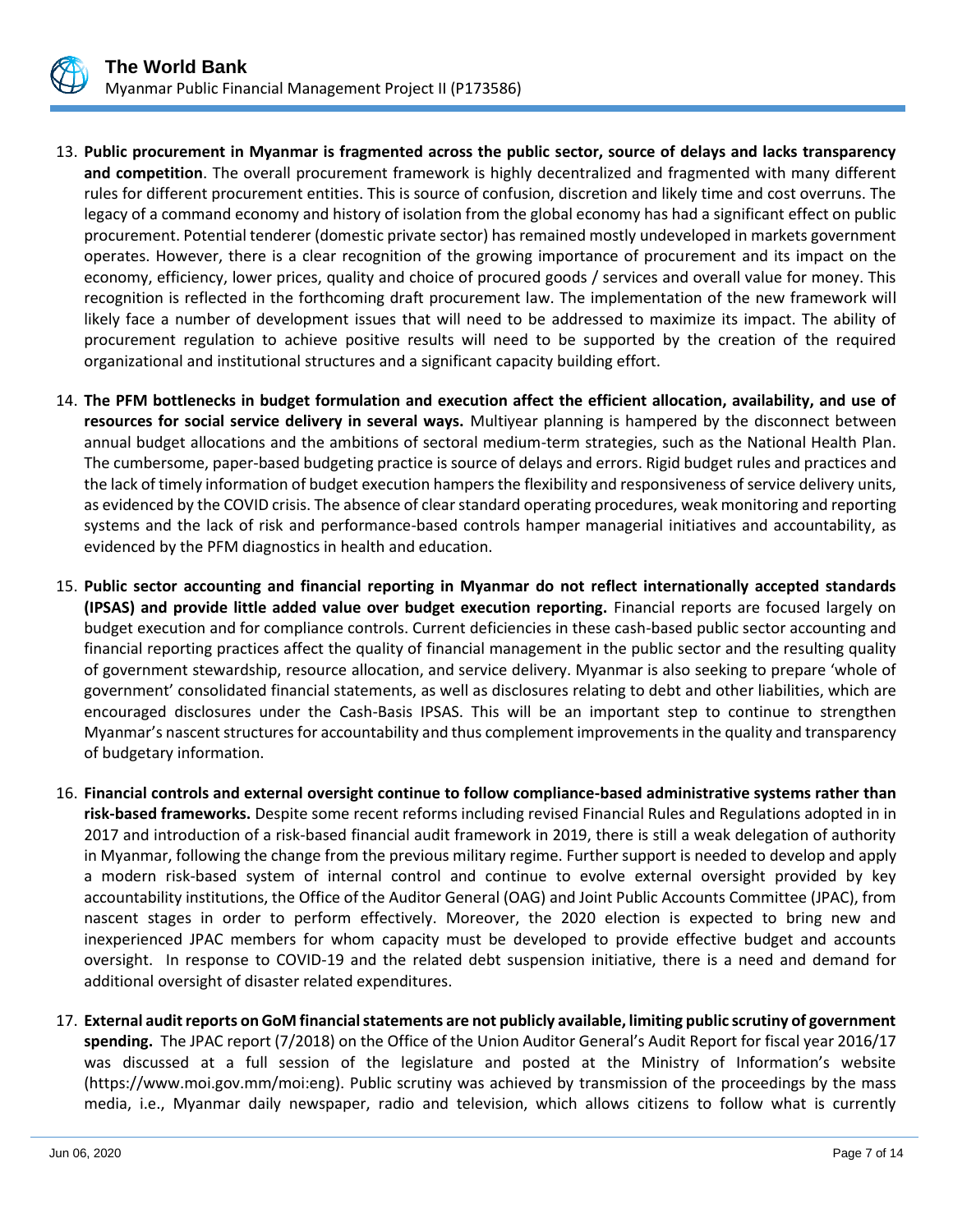

happening in committees. However, the only report that has been made publicly available concerning the external audit is the summary findings of the JPAC. This inadequate information hampers public discussion of how the government spends its resources on behalf of the public.

#### Relationship to CPF

**18. The proposed project is consistent with the strategic directions of the Myanmar Country Partnership Framework (CPF).** The CPF's link to the MSDP ensures consistency across higher level objectives and the project's strategic cohesion. The project's focus on strengthening public institutions, accountability and service delivery is aligned with the strategic directions of the CPF. More specifically, focus on strengthening capacity of public institutions to make policies, plan and deliver services more effectively, transparently reflects focus area 1 of the framework. Emphasis to strengthen institutional capacity for macroeconomic management contributes to focus area 2, while the project's aim to establish a foundation for effective public investment management stands as a key pillar contributing to the CPF's third focus area's objective of improving the sustainable management of natural resources.

#### **C. Proposed Development Objective(s)**

Strengthen fiscal stability, transparency and efficiency of core public financial management functions and priority public services

#### Key Results (From PCN)

The PDO indicators which identify key results and aim to measure contribution to fiscal stability and the efficiency and transparency improvements expected from the public financial management and governance reforms supported by the project, are:

- 1. Improved tax collection from large and medium taxpayers by 10%;
- 2. Increased vetting of major public investments and disclosure of the summary appraisal reports;
- 3. Increased transparency and efficiency of procurement in MOPFI and priority public services;
- 4. Improved budget flexibility, reallocations and contingency fund
- 5. Improved transparency, accountability and oversight of public finances through improved accounting and greater disclosure of financial information

#### **D. Concept Description**

## **Component 1: Improving fiscal stability and allocative efficiency**

19. This component contributes to the PDO by providing financing, technical assistance and capacity building to support fiscal stability, by enabling Myanmar to collect more revenues, spend better by allocating resources more optimally, in line with the MSDP and COVID economic relief plan while managing fiscal risks. The proposed intervention is critical to ensuring macro-fiscal stability and strengthen fiscal management in a comprehensive manner – by increasing the available fiscal space by 'collecting more' revenues (focus of subcomponent 1.1), efficiently utilizing the available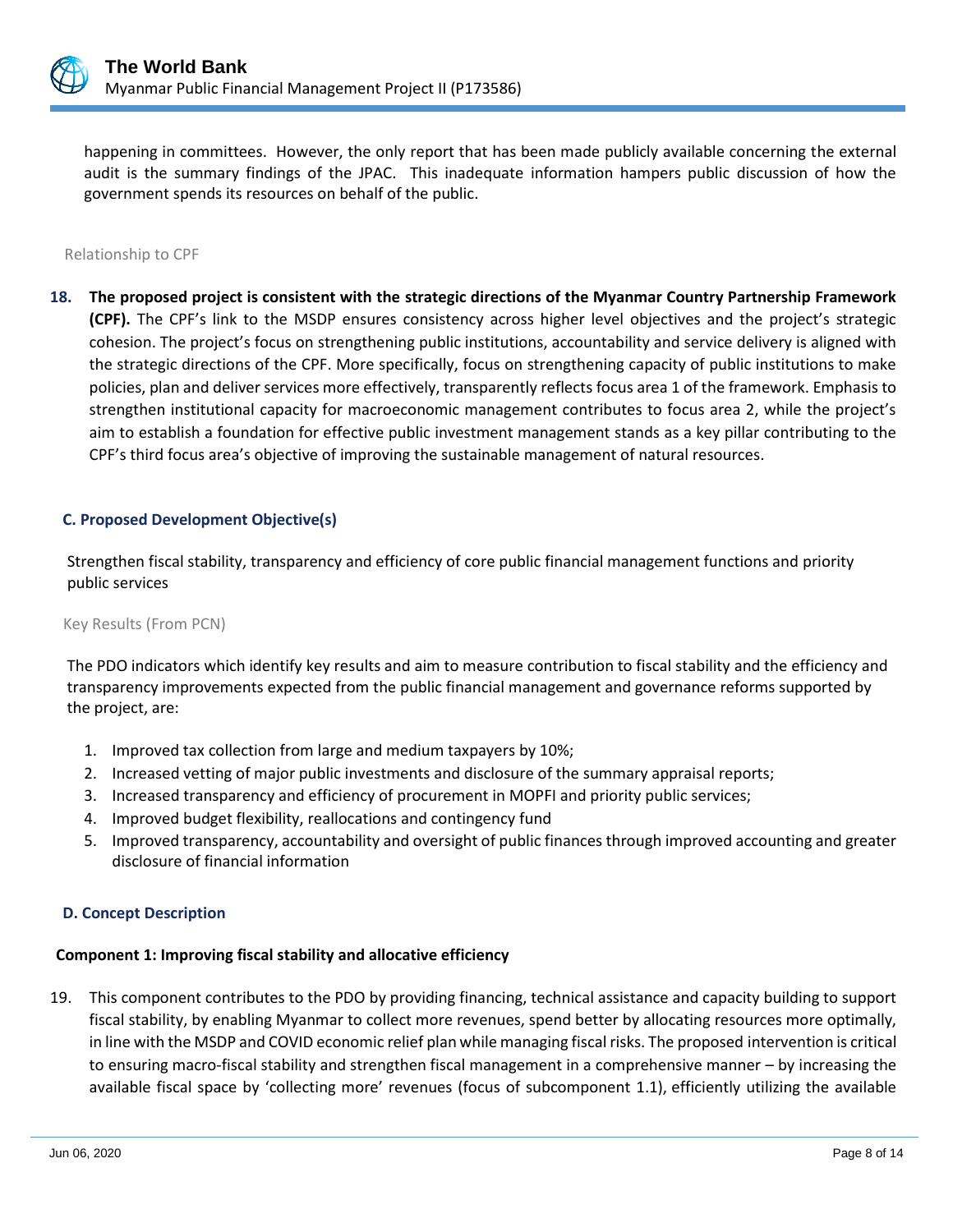

space ('spending better') particularly by strengthening Budget and Public Investment Management (focus of subcomponent 1.2) and by supporting MOPFI to effectively monitor and manage mounting fiscal risks and pension liabilities (focus of component 1.3).

## **Subcomponent 1.1: Improving revenue mobilization by modernizing tax policy and tax administration**

- 20. The subcomponent aims to improve collection of revenues by supporting the modernization of the tax policy framework, continued modernization of tax administration through the development and roll out of the Integrated Tax Administrative System (ITAS) and by strengthening enforcement (tax audit program) and voluntary compliance (citizen engagement and outreach). To improve tax collection, activities under this subcomponent will complement ongoing tax administration modernization with support for tax policy modernization to reduce leakages and help foster voluntary tax compliance. Support will include: (i) technical assistance for tax policy modernization (Income tax law, commercial tax law, Excises), to strengthen the capacity of the tax policy unit at IRD for revenue forecasting (including resources revenue forecasting) and tax policy simulation and to centralize provision of tax incentives under the new Income Tax law with clear measurement of costs and benefits; (ii) technical and financial support for tax administration modernization, including for ITAS rollout and implementation of TAL<sup>8</sup> and risk-based audits; (iii) technical assistance to support fostering voluntary tax compliance through a focus on improving taxpayer services, particularly on outreach, leveraging ITAS rollout for process improvements and exploring options to use behavioral insights to increase tax collection.
- 21. The subcomponent incentivizes implementation of these reforms through the performance-based conditions (PBC-1), outlined in the results framework and will be complemented by the current and planned (GTP) WB Tax ASA.

## **Subcomponent 1.2: Improving budget and public investment management**

22. Subcomponent 1.2 aims to support Myanmar to modernize is budget management and enable it to be more agile and responsive to crisis and to improve the allocative and operational efficiency of its capital spending, through a strengthened public investment management framework. The current budget management system is largely paper based and suffers from rigidity hampering its proactive response to unforeseen crisis like COVID. The new Public investment law and provisions on budget appropriation and virements is a good opportunity to increase budget flexibility. Despite significant public investment needs, capital spending and execution in Myanmar is low and falling.<sup>9</sup> Whilst this may help with short-term macroeconomic stability, it may be harmful for longer-term economic growth. This challenge is exacerbated by challenges in the PIM system, as reflected in the latest PEFA assessment, including lack of a clear legal framework for PIM, institutional fragmentation, absence of an information system, limited project appraisal and vetting, no systematic prioritization criteria, and largely inefficient paper-based monitoring of project outcomes. These challenges have fed into downstream implementation difficulties, including long delays in project completion and cost overruns for projects, affecting service delivery as shown by the PFM bottleneck studies in health and education. Addressing these challenges is a priority for MoPFI, which has recently issued project appraisal guidelines and established the project bank to improve downstream project selection and leveraging financing. The

<sup>8</sup> TAL = tax administration law

<sup>&</sup>lt;sup>9</sup> As noted in the Myanmar Public Expenditure Review (2017), capital expenditure in Myanmar has remained at 5 percent of GDP since 2012/13, well below needs and levels of Myanmar's structural economic peers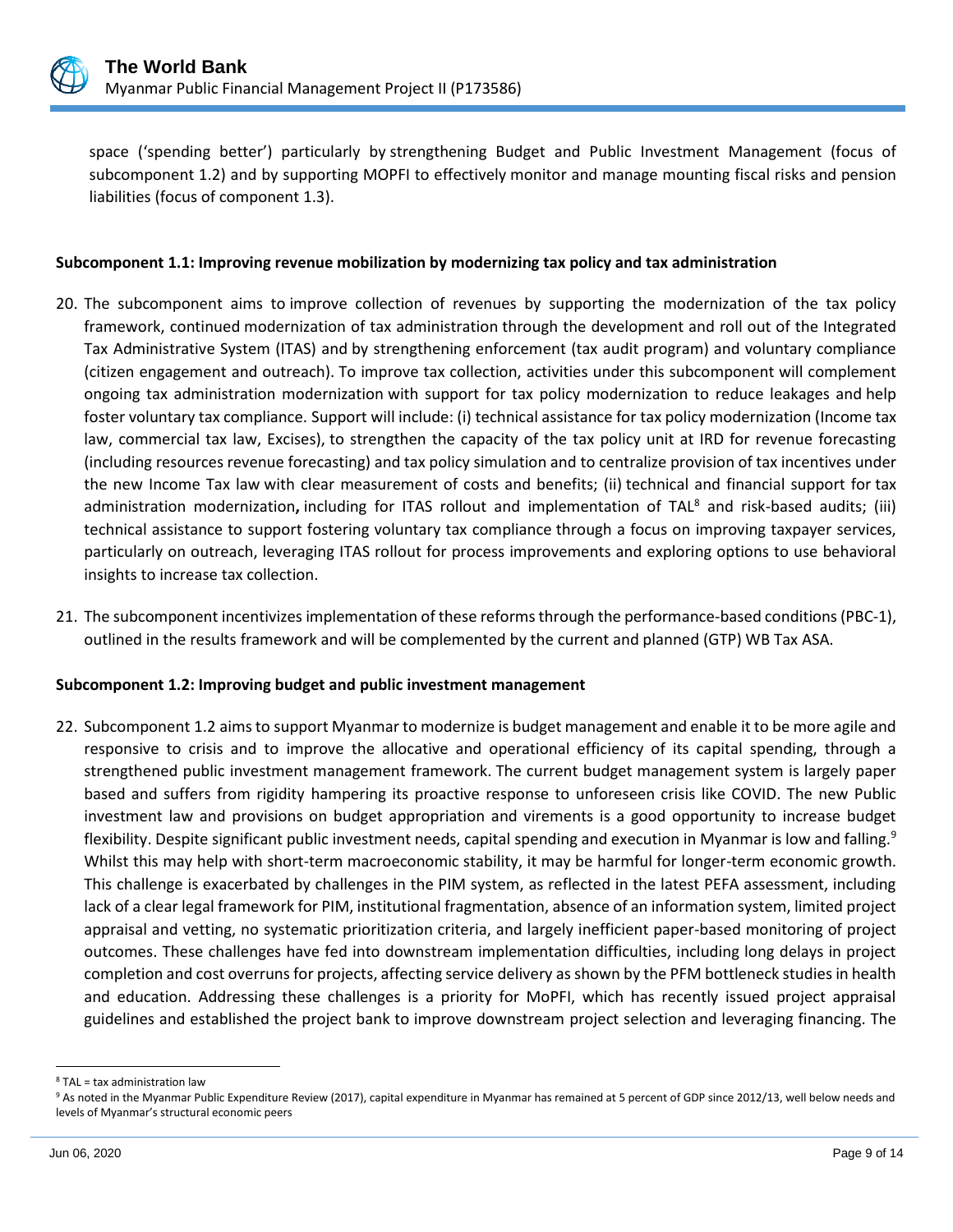

COVID crisis has increased the urgency to reprioritize Myanmar's public investments towards ready and high impact projects supporting economic recovery and MSDP objectives.

23. Activities under this subcomponent include: (i) technical assistance and financing to improve upstream PIM processes including support to implement the newly formulated project appraisal guidelines, project screening and prioritization tools, including the development of a climate screening tool as part of the appraisal of large projects to strengthen resilience and adaptation to climate change; (ii) support for gradual integration of the capital and recurrent budget preparation for selected large ministries; and support of rollout of a unique project identifier, including geotagging of large projects for improved monitoring and citizen engagement; and (iii) technical assistance for formulation and implementation of the PFM act, which creates a legal basis for fiscal responsibility, budget appropriation and virement rules and contingency financing enhancing budget flexibility, as well as public investment management.

## **Subcomponent 1.3: Managing risks and pension liabilities**

- 24. Subcomponent 1.3 focuses on improving the capacity to manage fiscal risks, through a strengthened fiscal policy and risk management function at MOPFI. The activities under this subcomponent build on the gains made in aggregate fiscal discipline since 2012/13, which include: maintaining fiscal deficit consistently below the target of 5 percent of GDP, formulating annual budgets in line with a Medium-Term Fiscal Framework (MTFF) and a gradual reduction in overall monetization of the fiscal deficit. Despite these gains, Myanmar continues to face challenges of maintaining stability including the monitoring and management of emerging fiscal risks, particularly from the signing of PPPs that are not well assessed and pension liabilities. These challenges and their functional role in system resilience have been exacerbated by the ongoing COVID-19 outbreak, placing additional pressure on fiscal policy and risk management.
- 25. This Subcomponent aims to help enhance the monitoring and management of fiscal risks while modernizing the pension systems by providing financing, technical assistance and capacity building to support: (i) technical assistance for improving fiscal risk assessment, recording and reporting, particularly from PPPs, and possibly incorporating risks from climate change and external shocks such as COVID 19. It will further help MOPFI monitor and manage pension liabilities by supporting (ii) the new pension law; (iii) design parameters of a new provident fund; (iv) adoption of a centralized record-keeping and pensions management solution for public pensioners; and (v) capacity building for the pensions department. This intervention supports ongoing reforms to reduce financial burden of pensioners and costs to government.
- 26. The pension system requires payroll information for calculations, and hence requires tight integration with any payroll system. Two options are available: either implement a separate pension system, and integrate it with payroll, or implement a comprehensive HRMIS with both payroll and pension modules. The second option of implementing a comprehensive HRMIS, with payroll and pension systems integrated, will be more efficient compared to acquiring separate payroll and pension systems, and integrating them ex-post. However, it will require strong leadership for coordination. Intuitional arrangements for pension are centralized, but the payroll intuitional arrangements are decentralized, requiring much stronger coordination efforts to steer the centralization of payroll. This analysis will be closely coordinated with subcomponent 2.3.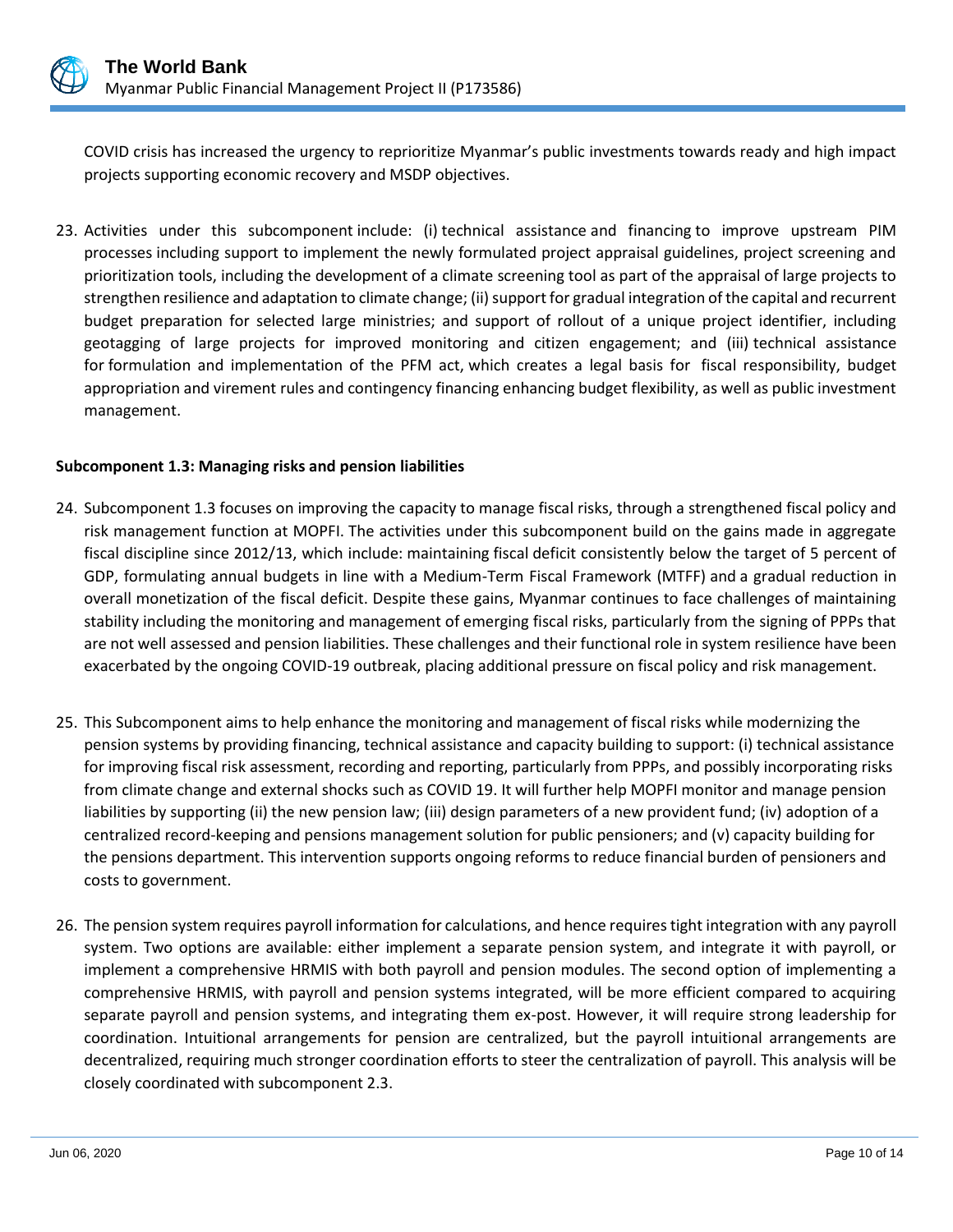

## **Component 2: Improved business continuity and efficiency of core PFM and public services,**

27. This component contributes to the PDO by supporting the strengthening critical public financial management functions and systems for government business continuity and the operational efficiency of expenditures, including in key public services. It considers the lessons learned from the COVID crisis which has tested critical PFM functions like procurement, treasury management and payments for example. The component aims to help strengthening the resilience and responsiveness of these critical systems while addressing the bottlenecks and improving the efficiency of public expenditures along the service delivery chain. It is composed of the three following sub-components, which are closely inter-twinned: (i) subcomponent 2.1 to improve the operational efficiency of public procurement; (ii) subcomponent 2.2 to help address PFM debottlenecks affecting service delivery in health and education; (iii) subcomponent 2.3 to strengthen the treasury payment systems and financial reporting.

## **Subcomponent 2.1: Improving the efficiency of public procurement**

28. This subcomponent aims to improve transparency, competition and operational efficiency in procurement through the implementation of the new procurement law by: (i) strengthening MOPFI's regulatory, supervision and monitoring functions and capacity building of procuring entities; (ii) supporting the demand side through an outreach and support program to small and medium-size enterprises and women entrepreneurs to enhance their access to public tenders; (iii) technical assistance for an e-procurement readiness assessment; and (iv) support of rapid procurement protocols to respond to emergencies such as COVID. The intervention supports the ongoing procurement reforms and builds on GoM's efforts to strengthen the legal and institutional framework governing public procurement. This subcomponent also contributes directly to the PDO of enhanced transparency by supporting the disclosure of large tenders and summaries of contract awards on a central procurement website, in line with the recommendation of the IMF emergency financing and the G20 debt moratorium initiative. The subcomponent will also be supported though analytical work to document relevant baselines and efficiency gains (savings in cost and time) and help generate and sustain reform momentum through evidence.

## **Subcomponent 2.2: Debottlenecking PFM in health and education**

29. Subcomponent 2.2 aims to improve quality of expenditure and thus of service provision in education and health by leveraging the national PFM reforms supported by the operation and by providing technical assistance and capacity building to MOPFI and the select sectors to reduce the PFM bottlenecks. The subcomponent will be supporting: (i) the horizontal coordination across MOPFI and service delivery ministries, leveraging the spending better Team; (ii) reviewing and revising costing and prioritization practices during the planning phase; (iii) payment forecast and increased foresight of resource availability at township level and below; (iv) more predictable release of funds; (v) appropriate flexibility in appropriations (at a higher programmatic level rather than line item) and virement rules; (vi) update of the financial rules and regulations; (vii) increase awareness of the regulatory framework and empowerment of managers. Implementation of the Medium-Term Budget Framework (MTBF) with multi-year budget plans and improved budget execution relating to services in health and education will be used as results indicators to measure improvements in efficiency contributing to the PDO.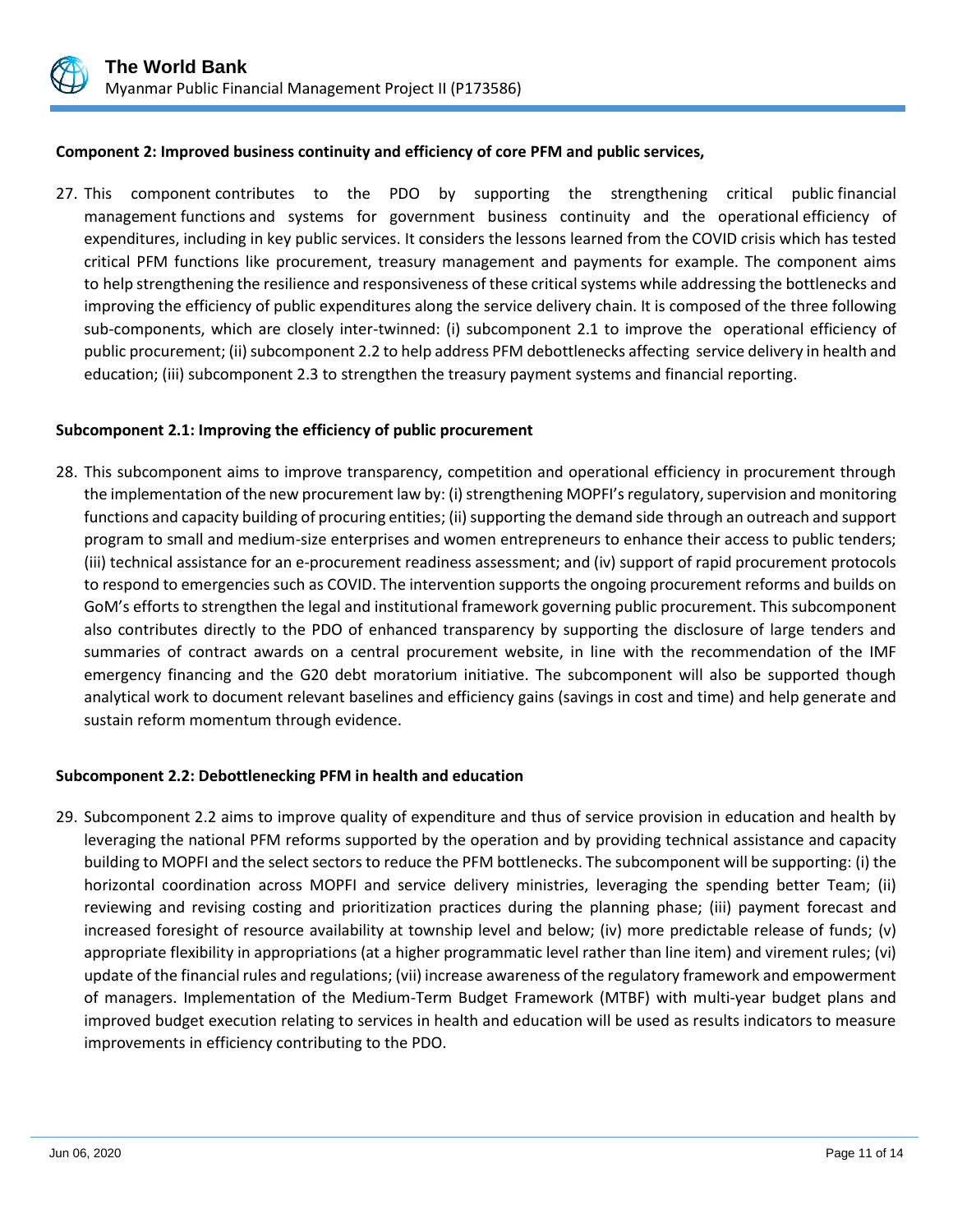

## **Subcomponent 2.3: Strengthening core treasury payment systems and financial reporting**

- 30. Subcomponent 2.3 focuses on strengthening core treasury and banking systems by providing financing and technical assistance to support: (i) the roll-out of the MoPFI Core Banking System (CBS) across the country based on the installation and testing of the system in the Head Office under PFM 1 project; (ii) phased implementation of the MOPFI ICT Strategy developed under PFM 1, including the (development and) integration of the web-based budget submission platform and interoperability with CBS and other critical MOPFI IT systems (including FIRST, ITAS, GAS). Improved financial reporting and transparency by upgrading the accounting standards to IPSAS 1. To support the Government's efforts in improving public sector accounting and financial reporting, the subcomponent will include:; (i) implementation of the IPSAS Transition Plan which was adopted by GoM in November 2019; and (ii) capacity building to increase awareness, technical knowledge, and user understanding of IPSAS based accounting and reporting.
- 31. To further incentivize the reform, the subcomponent is associated to the performance-based conditions (PBC-2), outlined in the results framework.

## **Component 3: Strengthening transparency, accountability and capacity in PFM**

32. This component contributes to the PDO and the indented results by providing financing, technical assistance and capacity building to strengthen transparency, accountability and capacity in PFM. It aims do so with two subcomponents focusing on (subcomponent 3.1) modernizing external oversight and transparency, and (subcomponent 3.2) improving public sector capacity through the new PFM Academy.

## **Subcomponent 3.1: Modernizing external oversight and transparency**

- 33. Subcomponent 3.1 aims to support the modernization of financial controls from administrative compliance to a more risk and efficiency-based control framework, thereby enabling more managerial flexibility, accountability and improved PFM performance. The subcomponent will continue the support provided to OAG and JPAC to strengthen Myanmar's nascent structures for external oversight and accountability and thus complement ongoing improvements in the quality and transparency of budgetary information and financial reports. It further aims to introduce measures for oversight of disaster relief, response, recovery and rehabilitation efforts in response to COVID-19. Finally, an element of citizen engagement will be introduced to the audit process as an additional measure to modernize external oversight.
- 34. This project will support the following activities under this subcomponent: (i) review and, if necessary, revision of the legal framework to allow for publication of audit reports; (iii) Support OAG to modernize its audit methodology, including application of key elements of ISSAI disaster management audit framework, use of iCAATs and increased citizen engagement in the audit process; and (iii) continued training and capacity development for JPAC staff and incoming JPAC members. In response to COVID-19, the role of PACs in providing external scrutiny of COVID related expenditures will be supported. Publication of audit reports reflects the subcomponent's contribution to the PDO through improved transparency.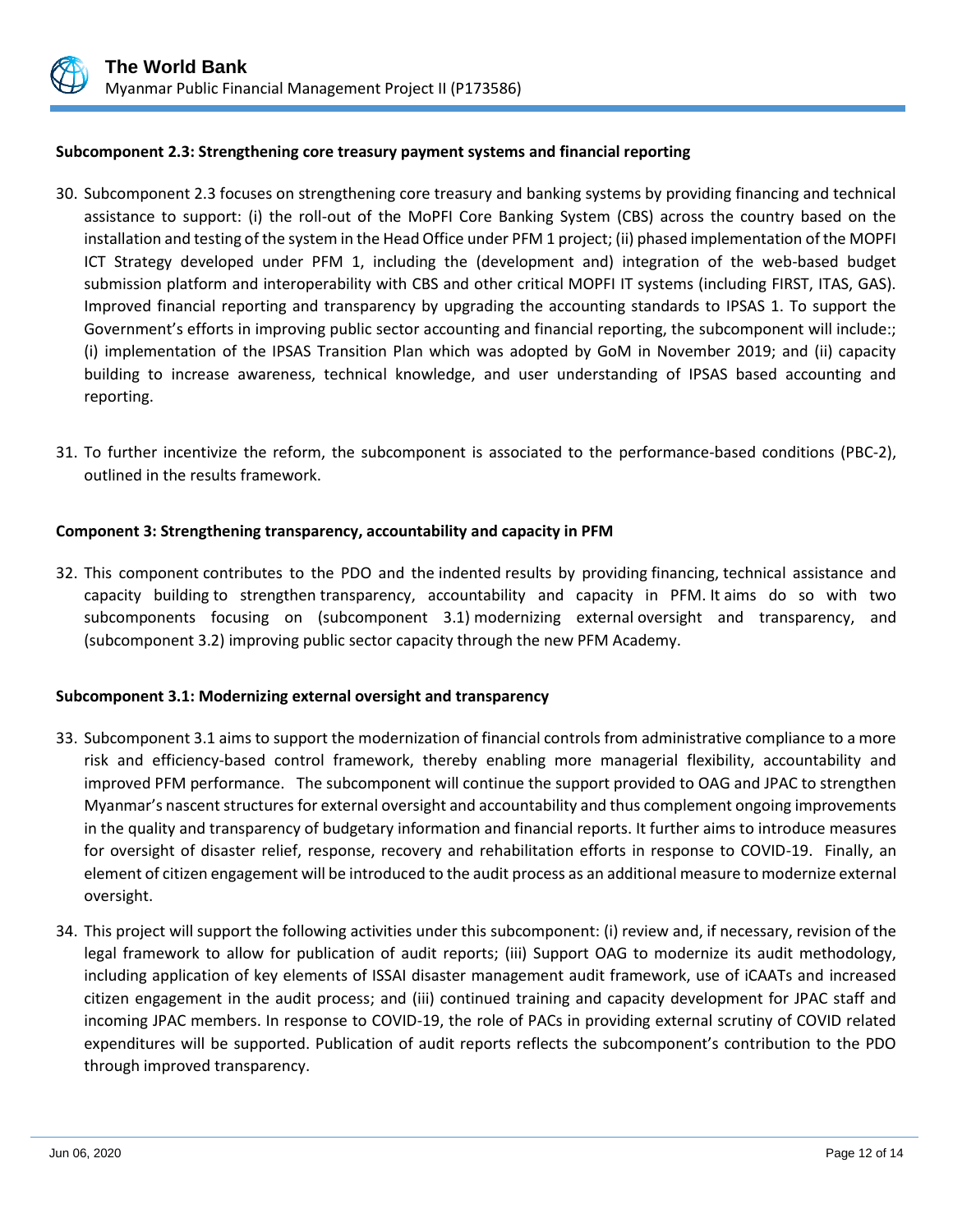

## **Subcomponent 3.2: Improving public sector capacity through the PFM Academy**

35. Subcomponent 3.2 focuses on building capacity in public finance management in MOPFI and key service sectors, thus directly complementing the project's other components. It will build on and deepen the initial support provided through the previous project which led to the establishment of the PFM academy. This component is informed by the findings of the 2020 PFM capacity building assessment which identified the need for improved skills, knowledge and competence of staff across all phases of the PFM cycle as well as a better understanding of core business processes and instructions. The subcomponent will support: (i) the strengthening and implementation of the PFM Academy Institutional Roadmap and training strategy, including the introduction of a monitoring and evaluation system, defined pedagogy and outreach strategy as well as institutional capacity building; (ii) enhancement of the PFM Academy's curriculum, including the development of a Diploma level degree program in PFM, in coordination with the MOE, Yangon Institute of Economics and MOPFI; (iii) facilitation of peer learning through a twinning arrangement and study visits with a successfully established PFM Academies; and (iv) introduction of a research element focusing on how PFM systems can improve public service delivery and inclusion especially women and minorities. The subcomponent will seek to ensure continued learning amidst COVID-19 social distancing restrictions by support distance learning needs and opportunities beyond the pandemic.

#### **Component 4: Project management**

36. The MOPFI has formed the PFM Executive Reform Team and a PFM Reform Secretariat to articulate, manage, and monitor the overall PFM reform program, including the current MPFM project. It is supported by a project coordination office, which supports project activity planning, monitoring and reporting, procurement and financial management. This project will build on this strong and high level governance structure and support the establishment of a dedicated project management unit that will be in charge of the day to day project management, procurement and contract management below a threshold of USD 5 million on behalf of beneficiary departments, financial management and monitoring and reporting. This component will cover the cost of this project management unit, its operating costs and support the PFM Executive Reform Team. The component will further support project monitoring and evaluation and communication activities, change management support and crosscutting activities needed to achieve the PDO and results framework. The project implementation arrangements are specified below.

| <b>Legal Operational Policies</b>           | Triggered? |
|---------------------------------------------|------------|
| Projects on International Waterways OP 7.50 | No.        |
| Projects in Disputed Areas OP 7.60          | No.        |
|                                             |            |

Summary of Screening of Environmental and Social Risks and Impacts

TO BE COMPLETED